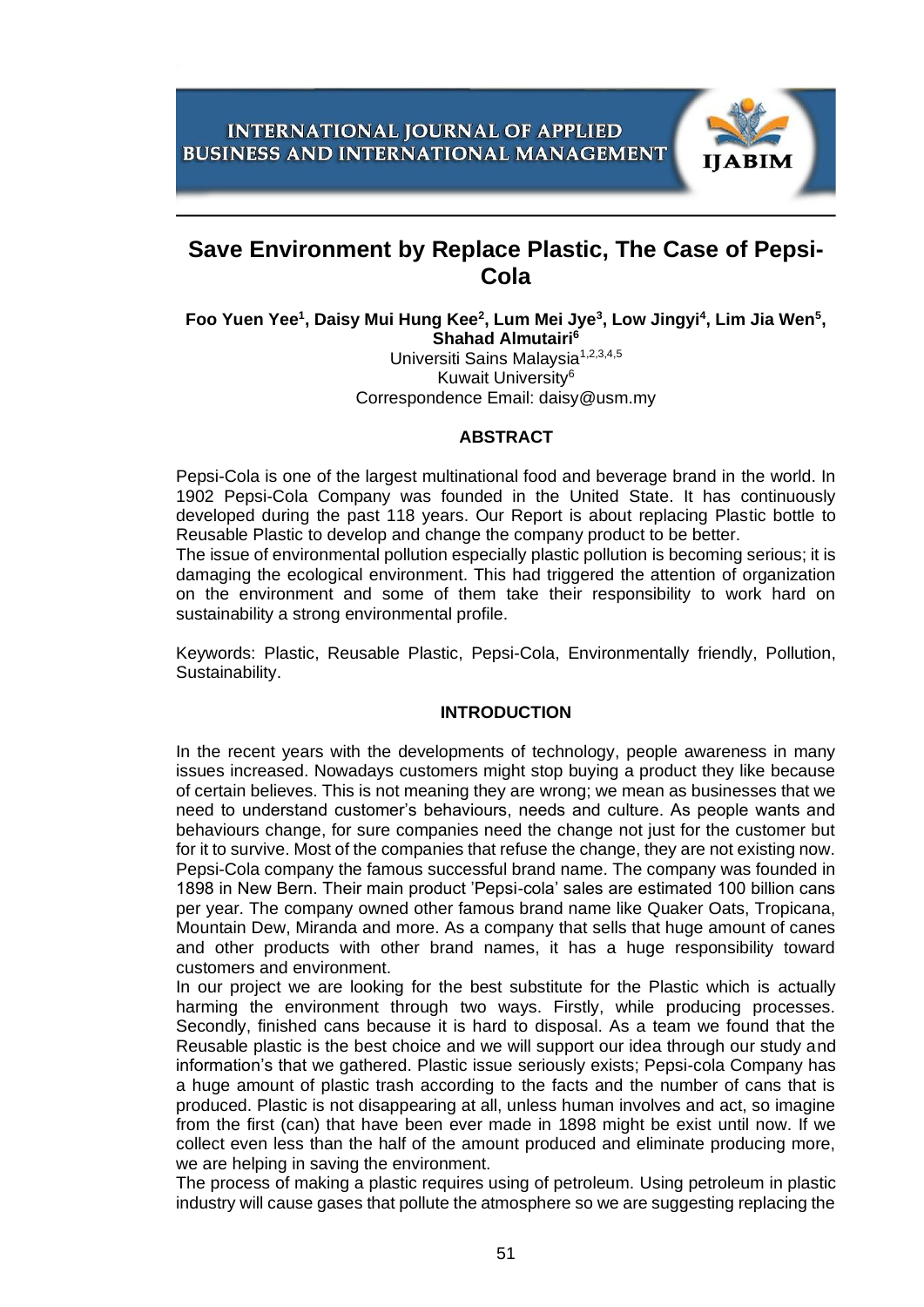

petroleum with another input which is the waste plastic. Using a waste plastic as alternative of petroleum will benefit in two different sides, one of them is that it will decrease the amount of plastic trash in the environment and the second one is that it will decreases the pollution. For the company Pepsi-Cola will gain a good reputation, attract customers and reducing the cost. If the company implement the idea it might be not the first mover so it can learn from the first mover or a company's specialize in produce the reusable plastic. Pepsi-Cola can collaborate with experienced company in such field, so if possible, Pepsi-Cola will not need to change its factory processes as a result will reduce cost.

In the next chapters we will present more information about Pepsi-cola Company, more facts and details of the pollution caused by plastic industry, the reusable plastic advantages and disadvantages and description of the idea which is replacing traditional plastic with reusable plastic.

### **Pepsi Cola Company**

Pepsi cola company an American famous brand name. It employed approximately more than 290,000 employees. It is a multinational company that locate on 200 countries. The company have five different categories are; Frito lay, Pepsi cola, Tropicana, Quaker and Gatorade. PepsiCo mission is "Create more smiles with every sip and every bite". And their vision is "Be the global leader in convenient foods and beverage by winning with purpose". The company care about their customers and used to have a clear code of conduct that make employees understand what they need to do like ensure ethics, show respect and perform work responsibility. PepsiCo is attracting mostly the young generation by different marketing ways.

Company small SWOT analysis, the company strength is meaning that the company has internal features that help it to compete and be competitive advantages for it such as Its big expanding, Brand name and innovative product line. The company weaknesses which mean disadvantages that affect how the company compete, like its huge competition with Coca Cola. The Opportunities for the company, means that the company has a choice that can benefit it to be stronger. Such as; expand to more developing countries. T represents the threats. Which are the factors that might affect the company performance negatively. For example; Damage to reputations that cause losing big number of customers. With no customers no company exist.

To analysing PepsiCo in the market, first the Bargaining power of suppliers. As the Company locates in different areas and it is very large expanding, it has many supplier's relationship and they also care about the quality. A company like PepsiCo very big and have a long age on the market it is stronger than suppliers. The company can choose whatever suitable for its benefits so the bargaining power of suppliers on PepsiCo Company is weak. Second, the bargaining power of buyers is medium because although the brand is strong but without the loyal customers, Pepsi cola could loss customers. The Product is available in many stores and even in machines in stations so it is close form customers hands. Third, Substitutes, Pepsi cola substitutes are existing for examples coffee, tea, juice and much different type of soft drinks, so the Bargaining power of the substitutes is not weak. Fourthly, the competitors, PepsiCo Company have competitors in the market but the strong famous competitor for is Coca Cola Company. It is similar and close to Pepsi cola product but the loyal Pepsi cola customers make the company compete with it, so the threat of the competitors is strong. Lastly in order to analyze Porter five is the threat of the new entries. With new development and technology copying the process of the company will not be impossible as well as producing similar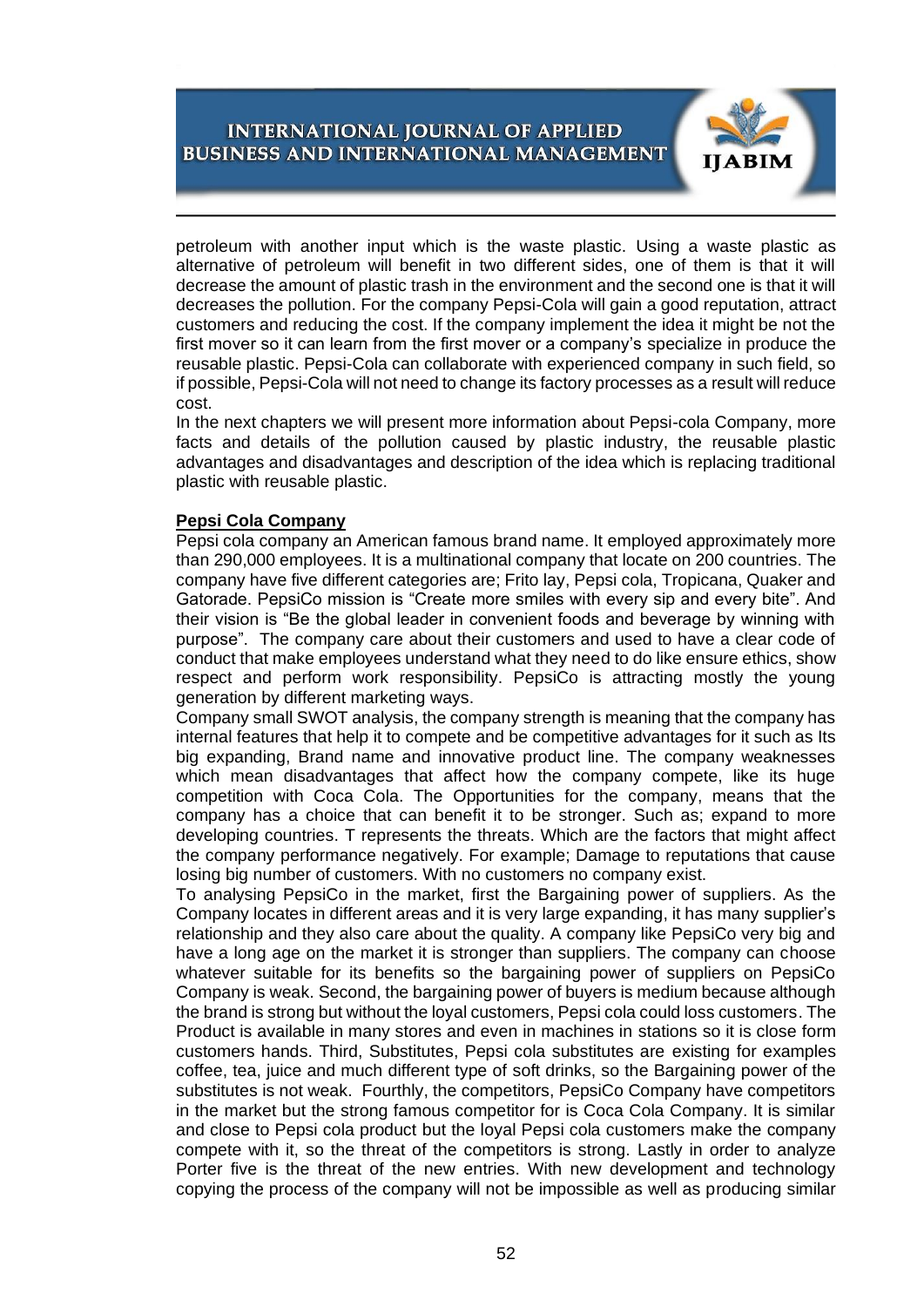

product. But it required huge capital and strong expertise with many things to do, to be a competitor for PepsiCo Company.

#### **RESULTS AND DISCUSSIONS**

#### **Plastic issue**

Plastic depreciation amount is very large. According to studies around 260 million tons of plastic per year, approximately from world oil production equal 8%. Plastic is inexpensive, Lightweight, strong and durable. Plastic contain different components some of them are Phthalates, Bisphenol (BPA) and Polybrominated biphenyl (PBDE), those components are harmful chemicals for human's health also it contains other petroleumbased material. In the process of producing plastic those components are be like viscous state that can be moulded, cast and spun. The 8% of Petroleum amount goes directly to plastic manufacturing and that amount from the whole world petroleum so the percentage considered big.

They might transfer to human body directly from plastic or indirectly, evidence related to that based on experiments on animals and the effects of those chemicals on human's health. Plastic waste is not just on our areas it expands to the oceans. More than 5 trillion plastic pieces are floating on the sea. Plastic harm reaches the marine life. It is killing animals from small fish to whiles. Not just that it is start affecting our health from eating seafood. Plastic face many issues that crush it to small pieces like waves and storms. Those small pieces look like a food for fish and some plastic bags that sink on the sea look like jellyfish, so the seals are going to eat it. Plastic is not just floating in the surface of the sea but it also sinks on it. The amount under the sea is hard to be determined.

Pepsi Cola Company owns another brand name. Just Pepsi cola sales around 100 billion cans per year. So, you can imagine the amount of plastic waste from its all brand name. Pepsi cola considers to be one of the most three companies that have plastic trash. Pepsi cola factory play a role in Pepsi cola company pollution practices. Using petroleum in the process to produce plastic is causing a harm toxic flying on the air. According to the National Oceanic and Atmospheric Administration, it is difficult to determine the real volume, location and size of the plastic. Plastic bags and bottles are the most spread plastic trash from plastic garbage around the world.

Recycling is useful process that decrease plastic amount exist, increase people awareness toward waste separation, save energy and reduced needs for a virgin material. In the U.S only 8% of plastic waste is recovered while the remains go to the landfills. The process might not be that easy because some of plastic types can't be mixed together also plastic should be clean with no drinks or oil.

People awareness toward plastic issue is increasing, as a business's we know that customers have different belief that affects their behaviours to buy. There are groups of people do care about environment, animals and human's health. Plastics do not disposals easily and the chemicals inside it can convert to be toxic that affect our future by damaging the environment. Finding solutions for decreasing the amount of plastic on our earth is best for us and for our future generations. "Sustainable development is development that meets the needs of the present without compromising the ability of future generations to meet their own needs." (Brundtland Commission, 1987)

#### **Reusable Plastic**

Plastic bottles are convenient for everyday use and can even make some taste better, so it is a popular way to consume beverages. However, the environment will be harmful when the process of manufacturing and transporting millions of bottles. Keep going use of plastic bottles can seriously damage the earth. Most people just appreciate the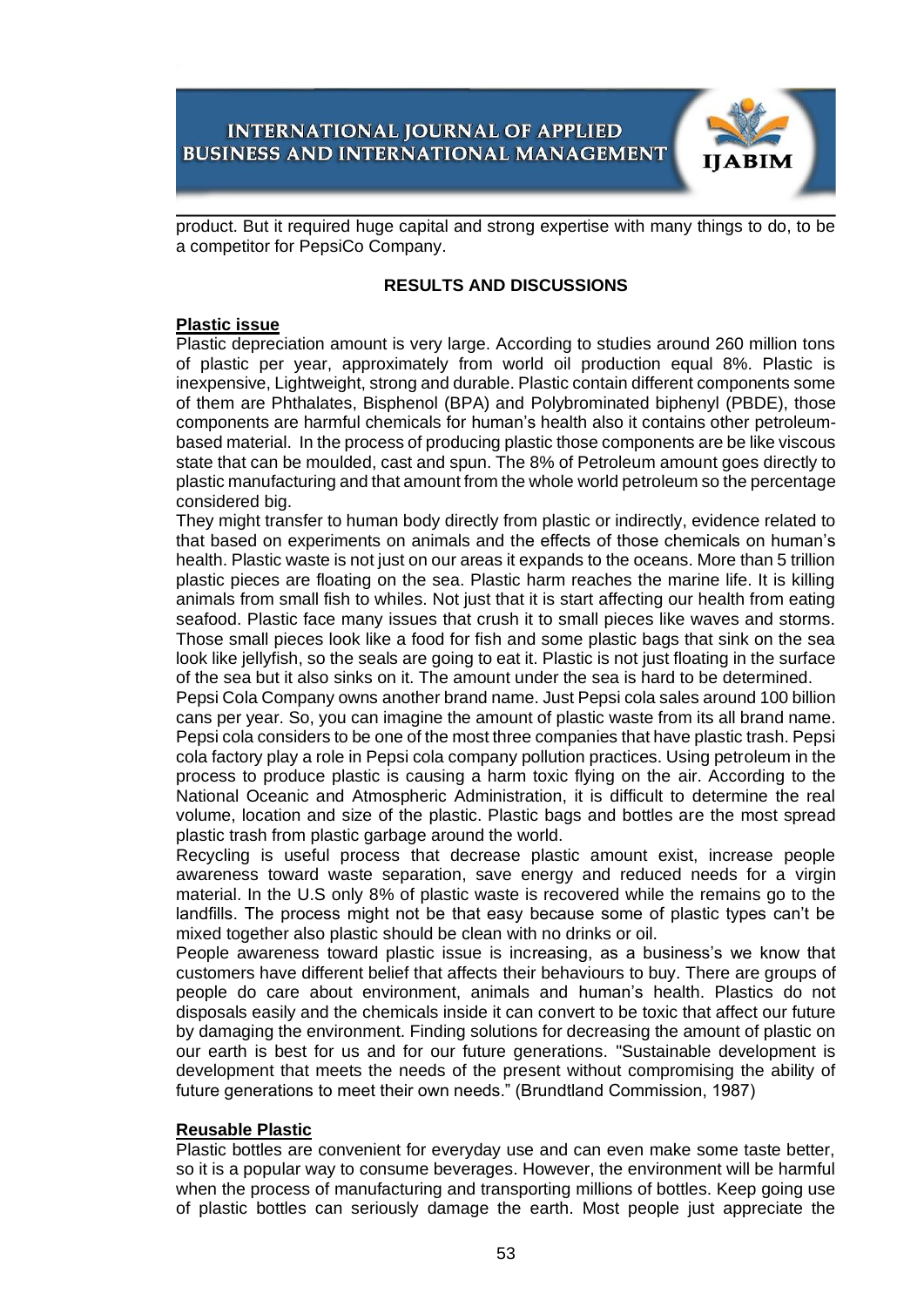

convenience plastic bottles water offer. Having a small bottle that can be thrown away is easier, rather than having to bring a larger reusable bottle home at the end of the day. Also, plastic bottles water comes in big "value packs" in most stores, which is beneficial for large group events and big families. Plastic bottles are made of polyethylene terephthalate (PET) plastics that don't biodegrade, but they are completely recyclable. PETs break down into smaller fragments over time. These fragments absorb all the toxins that pollute waterways, contaminate soil, and sicken animals (which are then consumed). The plastic trash also contents organic pollutants such as BPA. They take centuries to decompose while sitting in landfills, amounting to billions of environmentally poisonous time bombs.

A good alternative reduce pollution towards our earth is to use reusable plastic bottle. Reusable plastic water bottle is a bottle that less need manufactures new bottle from virgin petroleum resin and less trash that end up in landfills, stream and parks. This is because the plastic is manufactured from crude oil and the used containers take up a large amount of space in our landfills. When these bottles are appropriately reused or recycled, they cannot be used to create new water bottles.

There are many advantages of reusable plastic water bottles. First of all, reusable plastic bottles can reduce waste. Landfill space is limited and make it nearly impossible for anything, including plastic, to biodegrade. Reusing and recycling plastic water bottles helps to conserve space that can be used for other waste. It can also help reduce the number of plastic water bottles that end up as litter in roadways and water sources. Besides, it can reduce greenhouse gas emissions. The plastic manufacturing process will result in the creation of greenhouse gases, including carbon dioxide, which is thought to contribute significantly to the global warming effect. Since the process for reusing plastic water bottles requires less energy and fossil fuels, it also results in fewer greenhouse gas emissions.

On the other hand, there are some disadvantages about reusable plastic bottle. Reused plastic bottles can leach toxic chemicals. Repeated reuse of plastic bottles which get dinged up through normal wear and tear while being washed will increase the chance that chemicals will leak out of the tiny cracks and crevices that develop in the containers over time. Reusing bottles without cleaning them encourages the growth of potentially harmful bacteria. This will bring a variety of health problems.

#### **Plastic based plant or Bio plastic another alternative for replacing the tradition plastic.**

Bio plastic is a biodegradable material that comes from renewable sources and can be used to reduce the problem of plastic waste which is suffocating the planet and polluting the environment. The third most commonly used petroleum derivative in the world is plastic. There are about 200 million tons of plastic will be consumed on the planet each year. This waste is the cause of the death of marine species and fowl that ingest them and pose a serious environmental problem, such as garbage patches.

The use of bio plastics is being promoted as an alternative that consisting in obtaining natural polymers from agricultural, cellulose or potato and corn starch waste. These are 100% degradable, equally resistant and versatile and it already used in agriculture, textile industry, medicine and, over all in the container and packaging market. Few commercial applications exist for bio plastics. In principle they could replace many applications for petroleum-derived plastics, however the cost and performance will be remained problematic. As a matter of fact, if supported by specific regulations that limiting the usage of conventional plastics, their usage is financially favourable.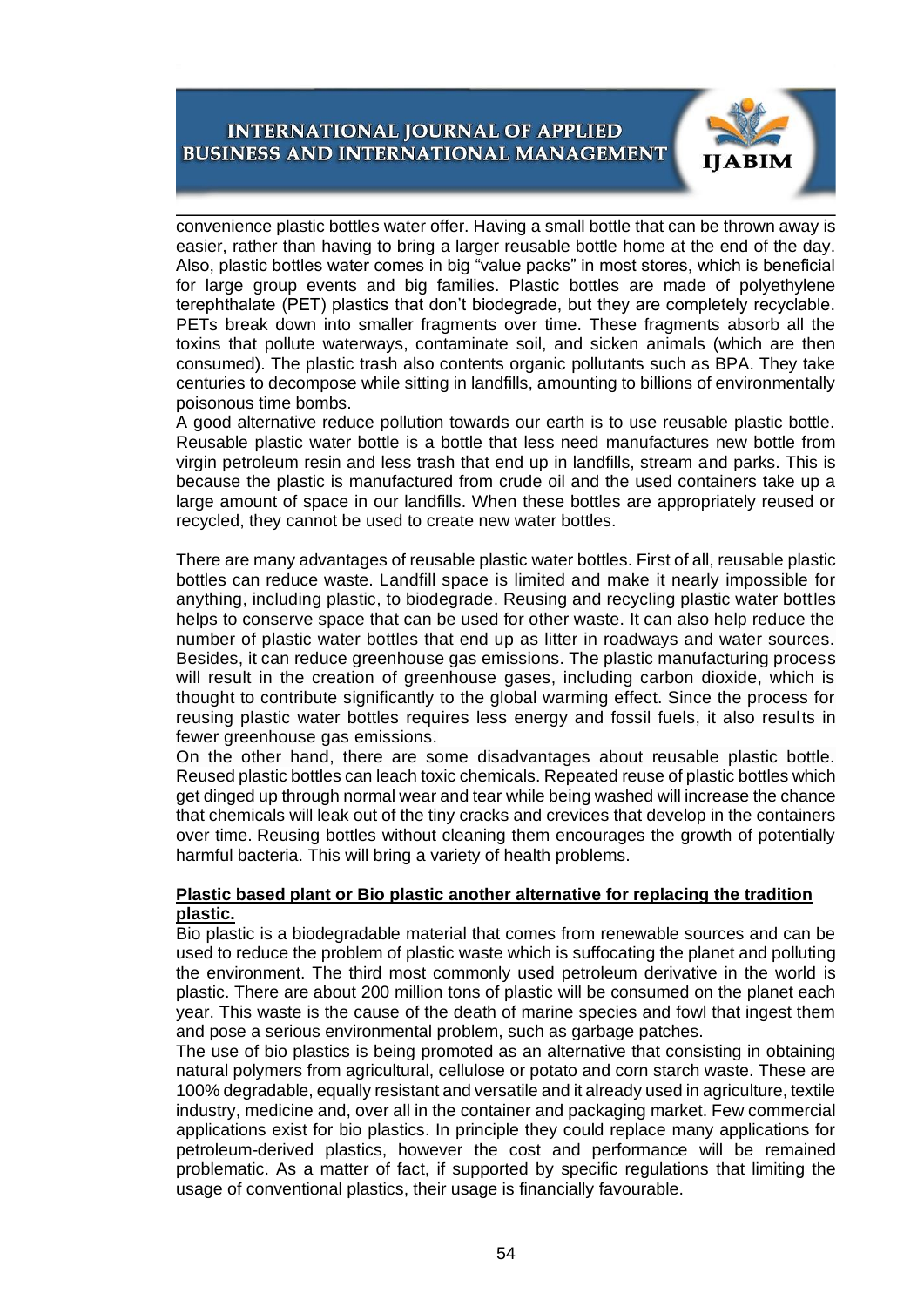

Bio plastics are mostly made of carbohydrate-rich plants such as corn, sugar cane or sugar beet so it called food crops or first-generation feedstock. First generation feedstock is currently the most efficient for the production of bio plastics. This is because it requires the least amount of land to grow and produces the highest yields.

The bio plastics industry is also researching the use of non-food crops which are second and third generation feedstock, such as cellulose, with a view to its further use for the production of bio plastics materials. Innovative technologies are focussing on non-edible by-products of the production of food crops, which generates large amounts of cellulosic by-products such as straw that can be used to produce biopolymers. Compare to the traditional plastics that we throw away every day, it will create a result which is believed to be eco-friendly.

A bio plastic brings a lot of advantage to our earth as they do not release other dangerous items upon decomposition. Plastics make our lives easier in many ways, but they can also contain potentially dangerous products that could harm our health at the same time. Bisphenol a (BPA) is a key ingredient in resin and plastic manufacturing.

Bio plastics eliminate these substances from being needed. Secondly, bio plastics consume less energy during the manufacturing cycle. That means we are burning fewer fossil fuels, consuming less of them during the manufacturing process, and releasing fewer contaminants when the plastics reach their end-of-life stage. Because of this energy savings, the long-term cost of using biodegradables could be substantially less than traditional plastics – especially if the clean-up costs from plastic pollution are added to that calculation. Bio plastics also reduce the amount of waste we produce. There are approximately 13% of our current waste stream will be make up by plastics. The remainder goes into landfills and other waste disposal programs, where it could take up space for more than a century.

There are also disadvantages of bio plastics. Bio plastics come at a higher capital cost. At our current technology levels, it costs up to 50% more to manufacture bio plastics than it does to follow the traditional production cycle. These prices are coming down as our technologies improve and source material access becomes cheaper to produce. That means it may not be an affordable solution for everyone right now, but it could be in the future. Next, bio plastics do not guarantee a net savings. Many of the advantages of bio plastics rely on a net savings being created by a reducing of energy, water, or greenhouse gas emissions. Because there is no general oversight on the manufacturing cycle from crop growth to final distribution, there isn't reliable data available to suggest that biodegradables are useful beyond the ability to offer more profits to some companies or create compost fodder. Since many of the reports cited in research involves industryproduced data, we must have access to more independent studies to understand if the advantages and disadvantages of biodegradable plastics are moving in the right direction.

#### **Replace Tradition Plastic with Reusable Plastic**

In 1967, PepsiCo started to use aluminium beverage cans and therefore the growth of demand for aluminium cans increased dramatically. However, the production of aluminium cans is very high energy-intensive. The production of one tonnes of aluminium cans will take an average of 14000 kWh of electricity and it will cause a high carbon footprint. According to the 2016 study of EPA, there are 11.09 tonnes of carbon dioxide gas emissions per ton of cans while there are only 2.2 tonnes of greenhouse gases per tons of plastic bottles will be emitted. As we know about the fact of production of plastic is at around 250-300°C while aluminium smelting requires over 1000°C in term of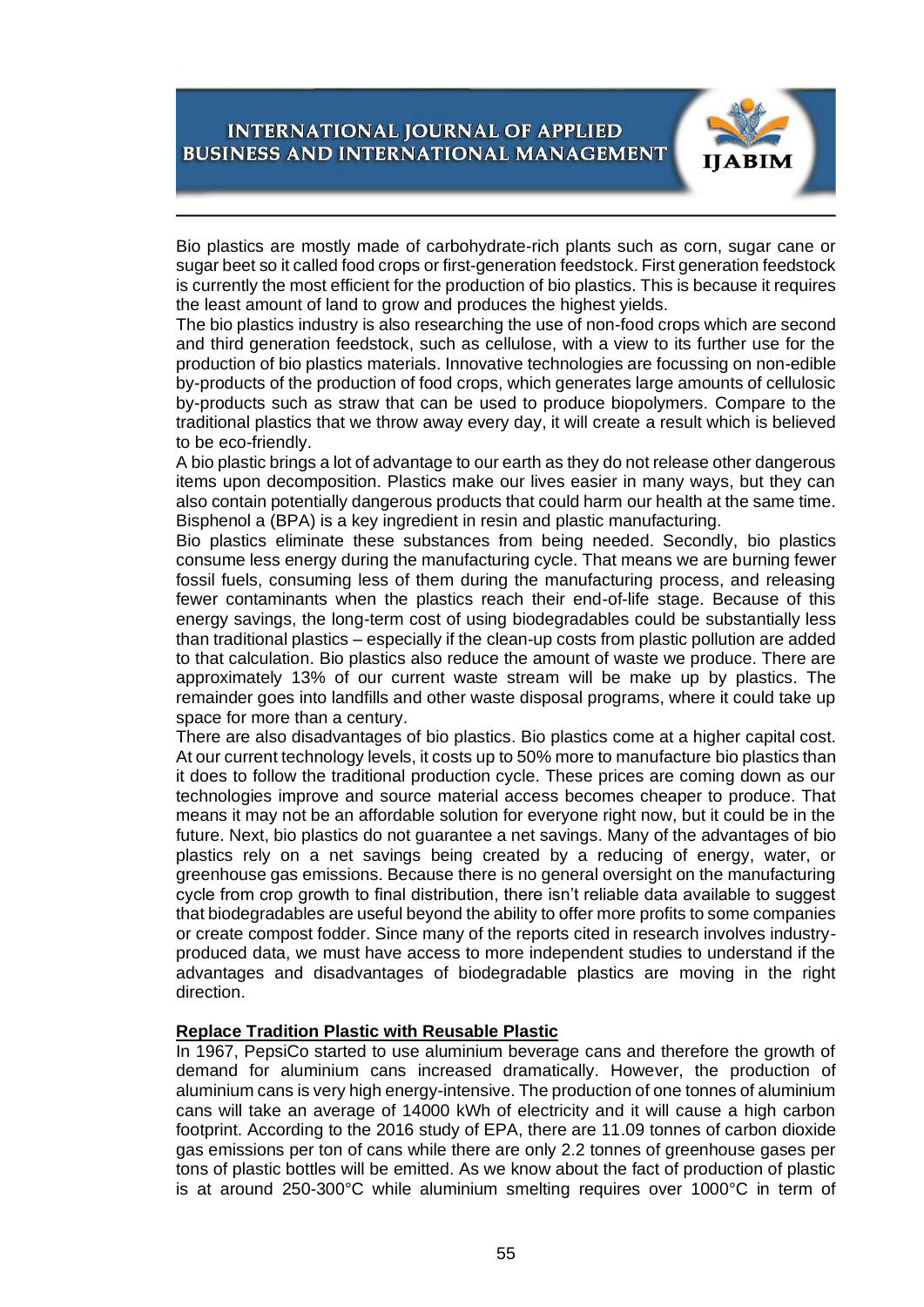temperature. The increase in emission of carbon dioxide will bring a lot of effects to our environment.

**IIABIM** 

Therefore, we suggest that PepsiCo to use reusable plastic to replace tradition cans to reduce the impact of tradition cans to environment, the plastic that we suggest to use is RePET plastic. RePET plastic is made up from recycled PET bottles, It is 100% recycled and sustainable, no petrochemical as raw material are required. It can save our natural resources and reduces the impact of pollution to environment. It can save around 90% of energy to produce it compare to the energy required to produce aluminium cans. At the same time, it will be able to save 2 tons of crude oil.



Diagram 1.0 The flow of production of RePET plastic by LIBOLON

In partnership with LIBOLON, it can achieve the second goal of PepsiCo which is strive to use 25 percent recycled content in their plastic packaging by collaborating with their suppliers, helping to increase consumer education, fostering cross-industry and publicprivate partnerships, and advocating for improved recycling infrastructure and regulatory reform, all of which are required to realize our ambition. The production of RePET plastic uses high-temperature heating and injection moulding to recycle scraps from LIBOLON's factories to produce eco-friendly resin. Besides, PepsiCo can help to increase consumer education by encourage citizen to participate empty bottle recycling campaign. It also can increase the awareness of recycled to citizens. Citizen can bring these empty bottles to any convenience stores and the retailers will collect these empty bottles back to factories. These collected plastic bottles will be recycled and reproduce a new RePET plastic. By using the RePET plastic, PepsiCo is able to achieve their goals and also reduce the pollution.

#### **To applied the idea**.

Pepsi Co. is one of the world's biggest producers of plastic trash as mentioned before. The most common types of plastic that produced by Pepsi Co are polystyrene which is mostly used in packaging, and PET which is used in bottles and containers. The plastic contains harmful chemical which will bring effects to environment. According to recent research, production of plastic [has grown](https://www.annualreviews.org/doi/pdf/10.1146/annurev-marine-010816-060409) from 50 million metric tons to over 300 million metric tons per year in the last 70 years. This plastic pollution has effected over [267](https://www.cleanwater.org/problem-marine-plastic-pollution)  [species](https://www.cleanwater.org/problem-marine-plastic-pollution) of marine life worldwide as a result of ingestion, starvation, suffocation, infection, drowning, and entanglement. Therefore, Pepsi Co has the responsibility to take action in reducing the plastic pollution.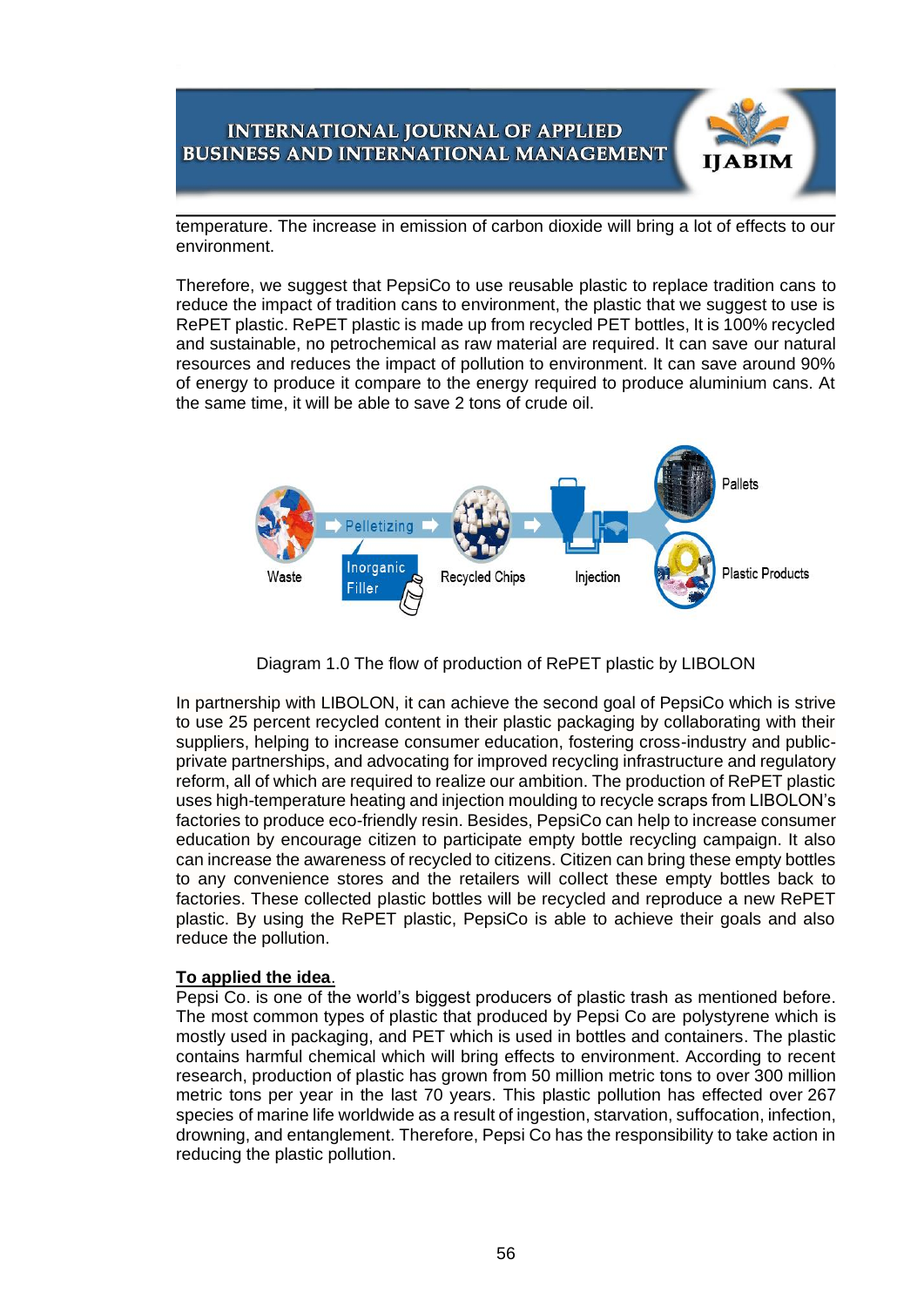

Pepsi Co. had set several goals to make up our 2025 packaging [sustainability agenda:](http://www.pepsico.com/sustainability/performance-with-purpose)

1. Strive to design 100 percent of their packaging to be recyclable, compostable or biodegradable.

2. Strivee to use 25 percent recycled content in their plastic packaging by collaborating with their suppliers, helping to increase consumer education, fostering cross-industry and public-private partnerships, and advocating for improved recycling infrastructure and regulatory reform, all of which are required to realize our ambitionn.

3. Strive to reduce 35 percent of virgin plastic content across their beverage portfolio by 2025, driven by increased use of recycled content and alternative packaging.

4. In partnership with the PepsiCo Foundation, work to increase recycling rates.

To achieve the first goal of agenda which is design 100 percent of packaging to recycle, compassable or biodegradable, our suggestion is using composable and biodegradable plastic bag that called "Xylobag" to replace traditional plastic which is bioplastic that made from a material called lignin. The reason that we choose lignin because it contains in all plant life and is a largely discarded waste product from the befouls and papermaking industries. Cycle Wood Association is located in Texas, United Stated that produce biodegradable plastic bag which is biodegradeble within 150 days. The products of Cycle Wood Association can decompose naturally without bring effect to marine life and animals. By using the technology "Xylomer™", these products breaks down into humus in approximately 180 days once they have reached the natural environment, improving soil structure and leaving a cleaner environment.As we know, ttraditional plastic is made with fossil fuels and chemical fillers that can be harmful to the environment when released the plastic is melted down. However, biodegradable plastic made from natural sources that do not pose the same risk to the environment. This is a good opportunity for Pepsi Co to achieve their goal in 2025. As we know, current plastic content burning of fossil fuels that are high cost and non-renewable components while biodegradable plastic is a favorable substitute which free from petroleum-based and give a good impact to the health of planet.

Future opportunities will come from a continued capacity for growth and consumer demand for environmentally-friendly products as well as efforts to reduce pollution and reliance on petroleum-based products. Therefore, Pepsi Co can partner or buy patents with Cycle Wood Association as a packaging supplier that use the raw materials which is the best substitute to plastic grocery and packaging. By partnership with Cycle Wood Association, Pepsi Co company can achieve their goal of 100 percent of their packaging to be compostable and biodegradable in 2025.

However, the cost of producing Xylobag is expensive than the cost of producing traditional plastic. For the production of traditional plastic, it may cost 1.2 cents per unit while producing Xylobag are expected roughly 1.5 cents per unit. It may higher the cost of packaging of Pepsi Co Company but the costs of some next-generation bioplastic are now even those derived from oil. It can even meet today's oil price of around \$55 per barrel due to the rising price of petroleum oil which is the raw material of producing traditional plastic. By forecasting the rising petroleum oil price, the cost of production of Xylobag is lower than traditional plastic bag because the process uses lignin which is the waste of the paper mill industry. No additional trees are cut down to produce the Xylobag which is lignin-based plastics. Besides, Pepsi Co can also save the cost of recycling traditional plastic. The total energy savings to the mill amounts to \$0.04 per pound of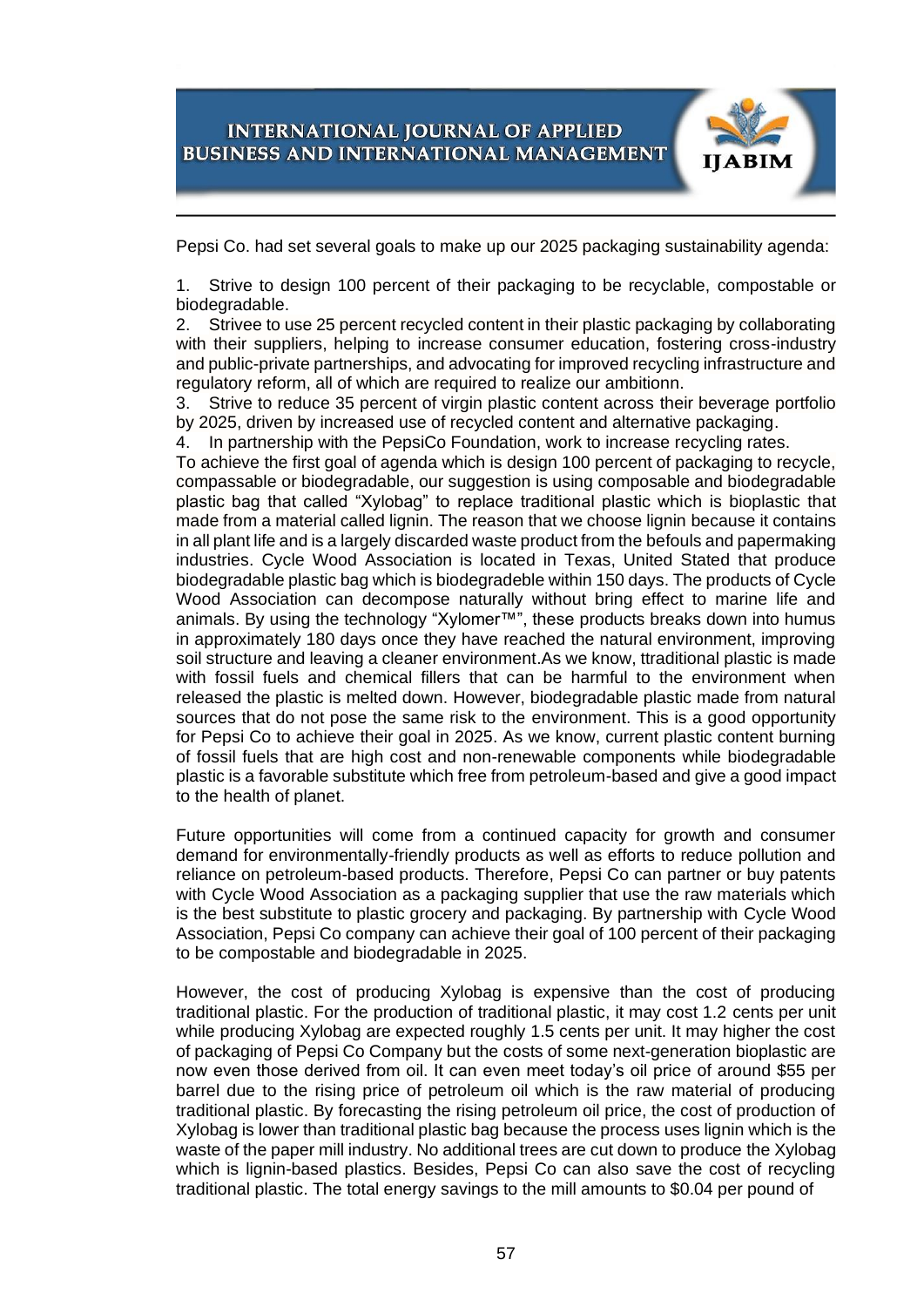

lignin burned. This is essentially the cheapest way to dispose of the lignin compare to other materials.

### **CONCLUSIONS**

### **Recommendations**

Pepsi Cola Company is Unsuccessful Company but replacing plastic might be not easy for it but it is not impossible, they need Experience Company to learn from or to collaborate with them. In order to reduce time and effort for finding labors and collecting plastic waste it is better to just work with another company that ready to produce that kind of product with the ability of know how. Research and Development will always enhance and improve company productivity. If scientist fined in future solution that is more affordable and less cost, the opportunity should always be known for Pepsi Cola Company.

### **Conclusions**

Our research talked about saving environment by replacing plastic to another kind that will reduce pollution toward the earth. The reusable plastic is the best substitute from our point of view as mentioned in research because it well decreases amount of plastic waste and eliminate reducing more of plastic that contains petroleum components and harm the environment. Pepsi Cola Company was the target company due to its action in wasting plastic. Plastic pollution is expanding and people awareness is increasing. We had presented all data about the issue and about the idea. In conclusion, Pepsi Cola Company is successful but to be always success you always need develop and change, whither on employment, processes strategy, goods or services.

#### **REFERENCES**

Carts and Parts. (2019).*Xylobag™ Compostable Bags.*Retreieved October 13, 2019, from<https://www.cartsandparts.com/products/xylobag-compostable-bags/>

Charles Thurman Moses & Donald Vest. (2010).*Coca-Cola and PepsiCo in South Africa: A Landmark Case in Corporate Social Responsibility, Ethical Dilemmas, and the Challenges of International Business,Journal of African Business.* Retrieved October 13, 2019, from<https://www.tandfonline.com/doi/abs/10.1080/15228916.2010.509166>

CycleWood Associates. (2019). *A New World of Plastics.*Retrieved October 13, 2019, from<https://www.cyclewood.com/>

Drew Kerr. (2012).*Sustainable: New biodegradable plastic bag is in the works.* Retrieved October 14, 2019, from [https://finance-commerce.com/2012/04/sustainable-new](https://finance-commerce.com/2012/04/sustainable-new-biodegradable-plastic-bag-is-in-the-works/)[biodegradable-plastic-bag-is-in-the-works/](https://finance-commerce.com/2012/04/sustainable-new-biodegradable-plastic-bag-is-in-the-works/)

Earth Talk. (2019). *The Dangers of Reusing Plastic Bottles: Why You're Better Off Avoiding Them in the First Place.* Retrieved 9 November, 2019, from [https://www.thoughtco.com/reusing-plastic-bottles-serious-health-hazards-1204028.](https://www.thoughtco.com/reusing-plastic-bottles-serious-health-hazards-1204028)

[Hu, B.\(](https://repository.tudelft.nl/islandora/search/author:)2014). *Magnetic Density Separation of Polyolefin Wastes.* Retrieved October 23, 2019, from [https://repository.tudelft.nl/islandora/object/uuid%3A0c3717fa-8000-4de0](https://repository.tudelft.nl/islandora/object/uuid%3A0c3717fa-8000-4de0-a938-d65605bf2a96) [a938-d65605bf2a96.](https://repository.tudelft.nl/islandora/object/uuid%3A0c3717fa-8000-4de0-a938-d65605bf2a96)